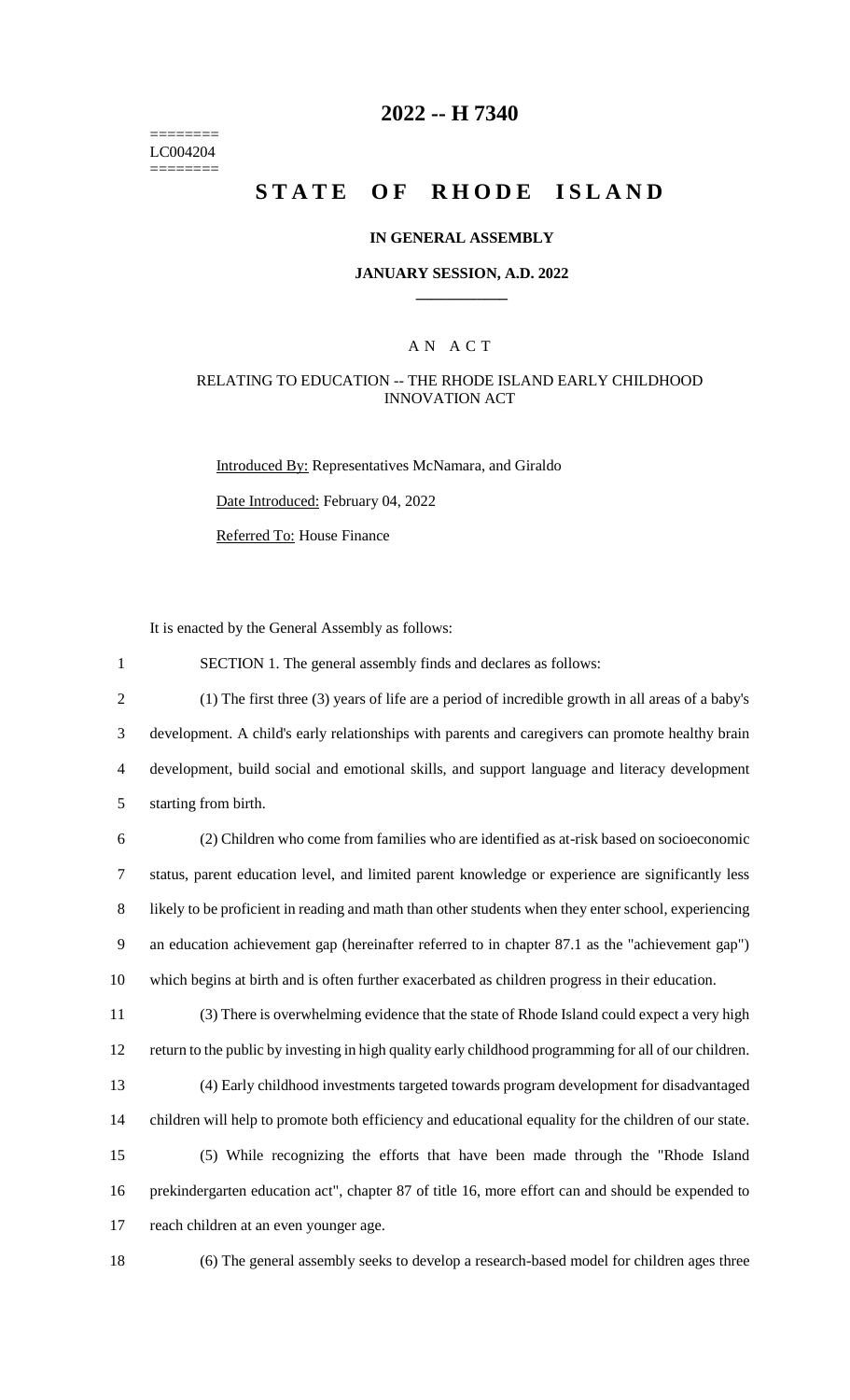| $\mathbf{1}$ | (3) years of age and under and that focuses on low-income and at-risk families to eliminate the           |
|--------------|-----------------------------------------------------------------------------------------------------------|
| 2            | achievement gap.                                                                                          |
| 3            | (7) The expansion of funding for programs that advance outcomes for children during the                   |
| 4            | early years of life is critical to achieving the state's goal for grade-level reading by the third grade. |
| 5            | SECTION 2. Title 16 of the General Laws entitled "EDUCATION" is hereby amended by                         |
| 6            | adding thereto the following chapter:                                                                     |
| 7            | <b>CHAPTER 87.1</b>                                                                                       |
| 8            | RHODE ISLAND EARLY CHILDHOOD INNOVATION ACT                                                               |
| 9            | 16-87.1-1. Short title.                                                                                   |
| 10           | This chapter shall be known and may be cited as the "Rhode Island Early Childhood"                        |
| 11           | <b>Innovation Act."</b>                                                                                   |
| 12           | 16-87.1-2. Definitions.                                                                                   |
| 13           | As used in this section:                                                                                  |
| 14           | (1) "Achievement gap" means the difference in educational success and proficiency in                      |
| 15           | reading and math experienced by children who come from families who are identified as at-risk             |
| 16           | based on socioeconomic status, parent education level, and limited parental knowledge or                  |
| 17           | experience. These children are significantly less likely to be proficient in reading and math than        |
| 18           | other students when they enter school, especially in kindergarten, and they experience an education       |
| 19           | achievement gap which begins at birth and is often further exacerbated as these children progress         |
| 20           | in their education.                                                                                       |
| 21           | (2) "At-risk families" means those who are identified as having one risk factor on the RI                 |
| 22           | newborn health assessment.                                                                                |
| 23           | 16-87.1-3. Innovative fund authorized.                                                                    |
| 24           | (a) The department of human services shall establish an early childhood innovation fund.                  |
| 25           | The purpose of this fund shall be to support programs that seek to close the achievement gap that         |
| 26           | currently exists for at-risk children as they enter kindergarten. The general assembly shall allocate     |
| 27           | one million dollars (\$1,000,000) each year to invest in high quality, evidence informed, voluntary,      |
| 28           | early childhood models that expand upon the current landscape of programs directed at children            |
| 29           | from birth to three (3) years of age, and to allow successful existing programs to serve more at-risk     |
| 30           | families. Recipients of funding may include nonprofit organizations, local governments,                   |
| 31           | universities, and local education authorities.                                                            |
| 32           | (b) The department of human services, working together with the department of education,                  |
| 33           | shall create a competitive request for proposals process to allocate funding for the fiscal year no       |
| 34           | later than October 1 prior to the start of the fiscal year for which funding shall be distributed. The    |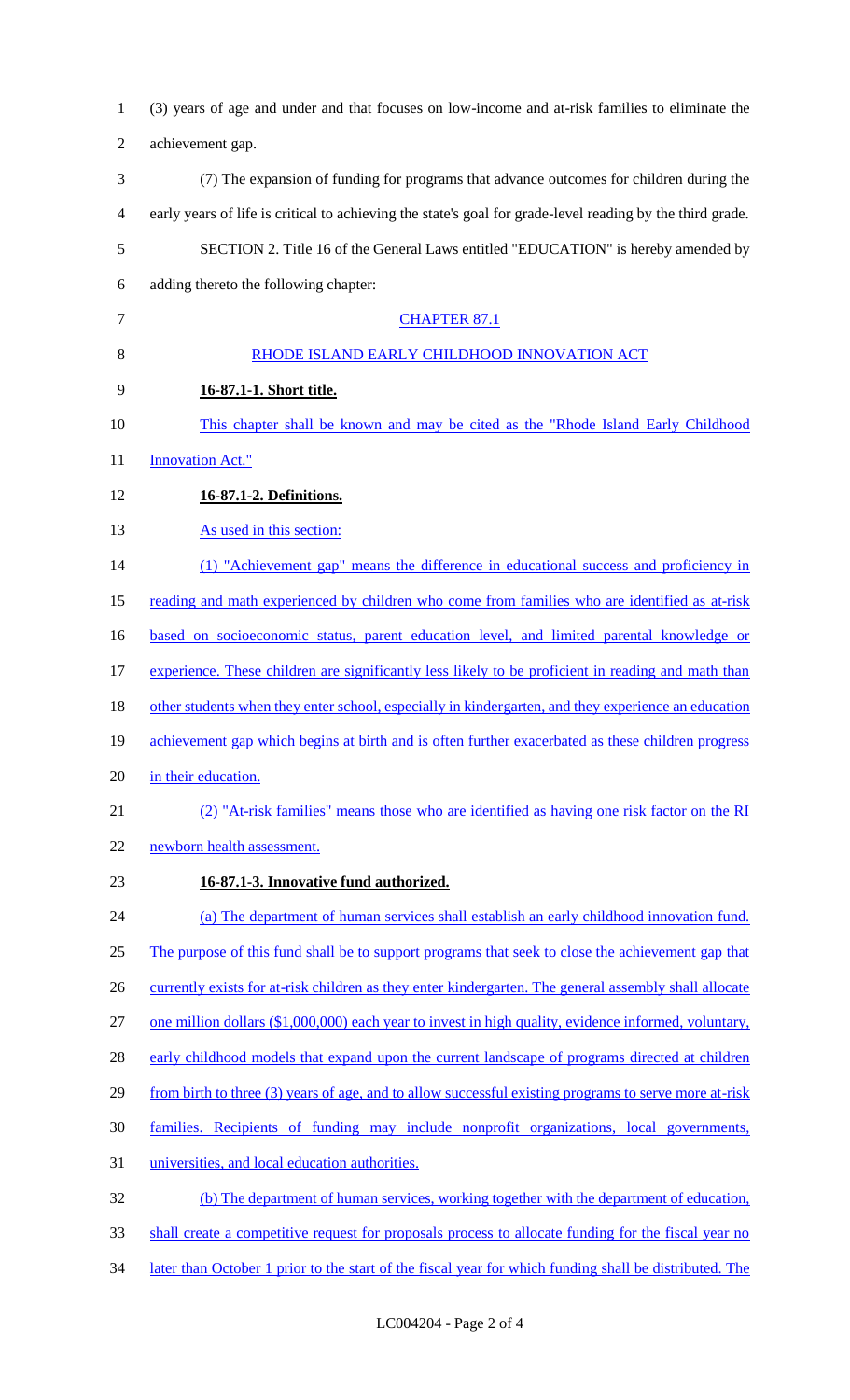- 1 request for proposals should fund only programs with evidence of model effectiveness, clear
- 2 procedures for ensuring program quality and an ongoing commitment to, and plans for, advanced
- 3 evaluation of results. Priority should be given to those programs that seek to engage and support
- 4 parents and caregivers as leaders in their child's education.
- 5 (c) The department of human services shall communicate its efforts through this fund with
- 6 the home visiting program in the department of health to best ensure coordination of efforts across
- 7 early childhood. Programs funded through this fund will implement procedures for ensuring that
- 8 families are referred to other state funded early childhood programs such as, but not limited to,
- 9 department of health evidence-based home visiting programs from which they would benefit.
- 10 Programs with demonstrated experience linking families to additional resources should be given
- 11 priority in the funding competition.

# 12 **16-87.1-4. Reporting.**

- 13 On or before October 31, 2023, and annually thereafter by October 31, the department of
- 14 human services shall report back to the general assembly and the governor on the status and
- 15 progress of the pilot program authorized by this chapter.
- 16 SECTION 3. This act shall take effect upon passage.

======== LC004204 ========